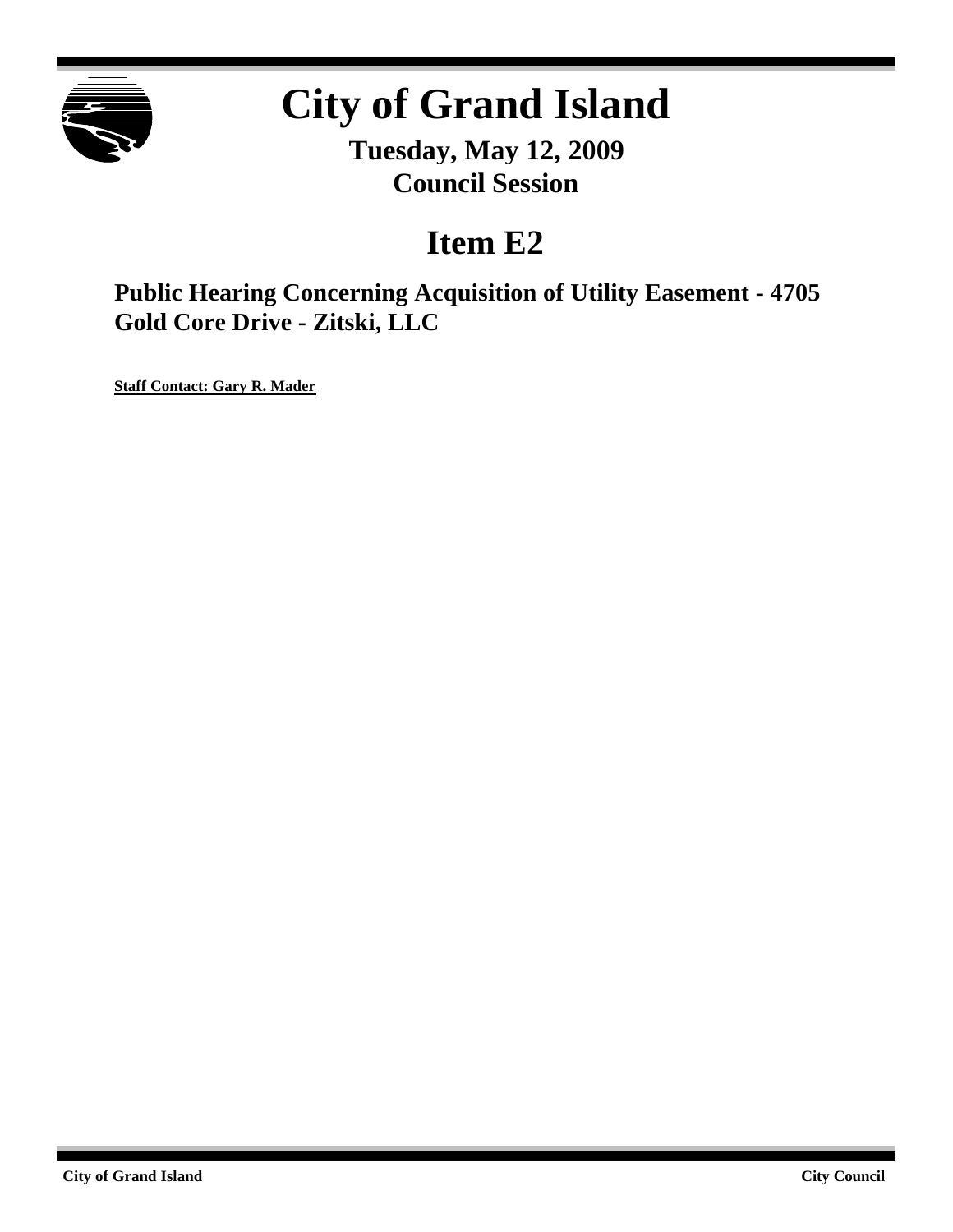# **Council Agenda Memo**

| From:                          | Robert H. Smith, Asst. Utilities Director                               |
|--------------------------------|-------------------------------------------------------------------------|
| <b>Meeting:</b>                | May 12, 2009                                                            |
| Subject:                       | Acquisition of Utility Easement – 4705 Gold Core Drive<br>– Zitski, LLC |
| <b>Item <math>\#</math>'s:</b> | $E-2 & G-6$                                                             |
| $Presenter(s):$                | Gary R. Mader, Utilities Director                                       |

#### **Background**

Nebraska State Law requires that acquisition of property must be approved by City Council. The Utilities Department needs to acquire an easement relative to the property of Zitski, LLC located on the west side of 4705 Gold Core Drive, in the City of Grand Island, Hall County, in order to have access to install, upgrade, maintain, and repair power appurtenances, including lines and transformers.

#### **Discussion**

This easement will be used to provide a location for underground conduit, cable, and a pad-mounted transformer to provide electrical service to the new Nova Tech manufacturing facility. Tract two (2) will also provide the needed easement for the primary electrical feed along Gold Core Road.

### **Alternatives**

It appears that the Council has the following alternatives concerning the issue at hand. The Council may:

- 1. Make a motion to approve
- 2. Refer the issue to a Committee
- 3. Postpone the issue to future date
- 4. Take no action on the issue

### **Recommendation**

City Administration recommends that the Council approve the resolution for the acquisition of the easement for one dollar (\$1.00).

#### **Sample Motion**

Motion to approve acquisition of the Utility Easement.